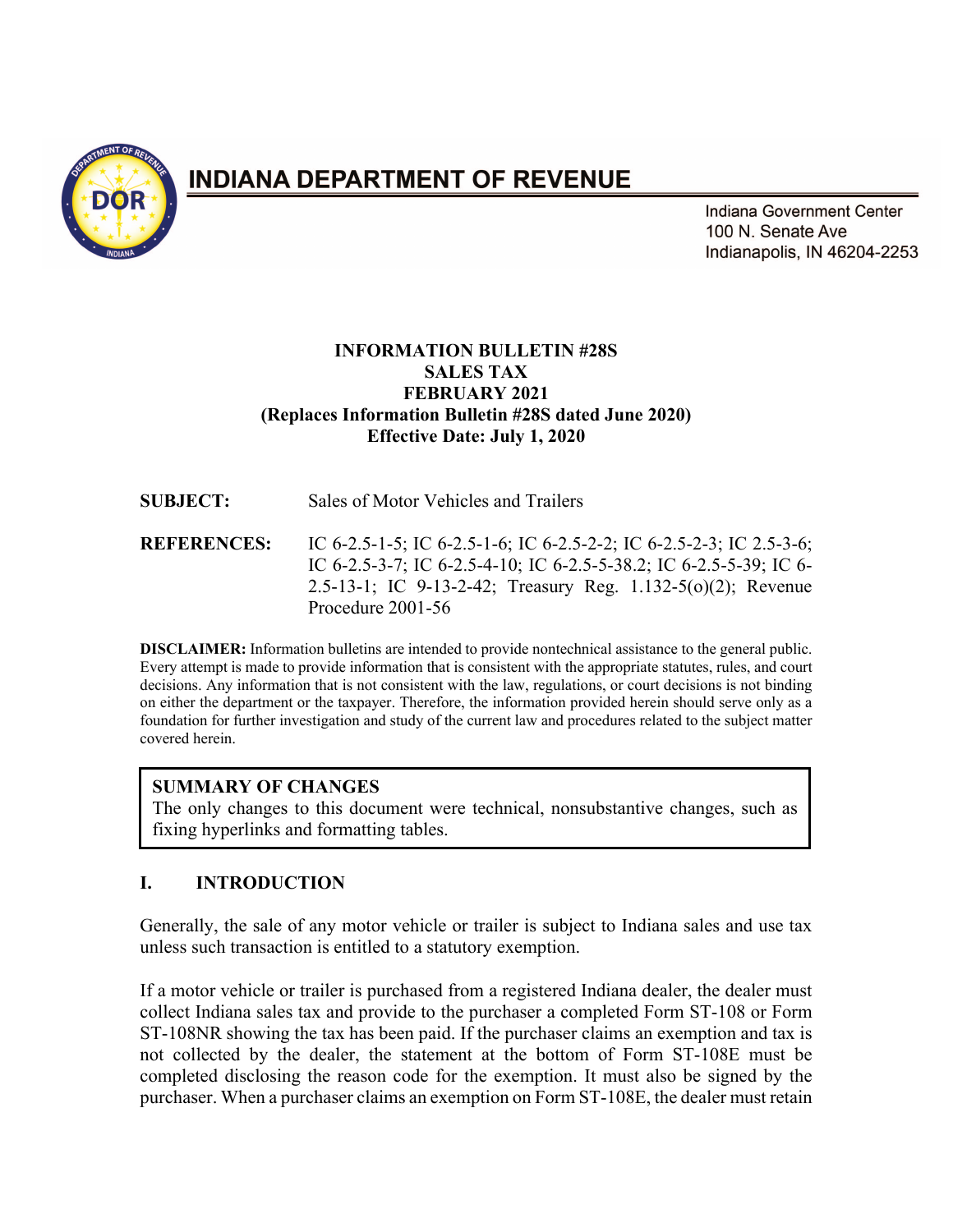a completed copy of the ST-108E exemption certificate to document the exempted sale. An exemption Form ST-105D may be used to document dealer-to-dealer sales that are exempt for the purpose of resale.

#### **General Application of Sales Tax**

Absent a statutory exemption, all sales of motor vehicles and trailers purchased in Indiana are subject to Indiana sales and use tax. **This includes sales where the purchaser intends to immediately register, license, and/or title the motor vehicle or trailer for use in another state.**

If the motor vehicle is to be moved and titled in another state or country within thirty (30) days of the sale, Indiana sales tax at the rate imposed by that other state or country may apply instead of the normal 7% rate. If the other state's sales tax rate applies, Indiana sales tax shall still be collected by the dealer and remitted to the Indiana Department of Revenue. Please consult Sales Tax Information Bulletin #84 (available online at [in.gov/dor/legal](https://www.in.gov/dor/legal-resources/tax-library/information-bulletins/sales-tax-information-bulletins/)[resources/tax-library/information-bulletins/sales-tax-information-bulletins/\)](https://www.in.gov/dor/legal-resources/tax-library/information-bulletins/sales-tax-information-bulletins/) and the department's website (including the "Dealer Information" page at [in.gov/dor/business](https://www.in.gov/dor/business-tax/dealer-information/)[tax/dealer-information/\)](https://www.in.gov/dor/business-tax/dealer-information/) for more details.

## **Recreational Vehicles and Trailers Only**

Nonresident purchasers of recreational vehicles and cargo trailers are exempt from Indiana sales tax if the purchaser's state of registration offers similar treatment to Indiana purchasers of recreational vehicles (RV) and cargo trailers. The purchaser must affirm the RV or trailer will be registered/titled within 30 days in a state that allows an exemption to an Indiana resident who purchases an RV or a cargo trailer to be registered/titled in Indiana (i.e., a "reciprocal" state).

However, dealers must collect Indiana sales tax on sales to a nonresident of Indiana if registering or titling in one of the following **nonreciprocal** states (as well as **any foreign country**, including Canada and Mexico):

| Arizona        | California           | Florida  |
|----------------|----------------------|----------|
| Hawaii         | <b>Massachusetts</b> | Michigan |
| North Carolina | South Carolina       |          |

**Trailer Sale Note:** In addition to the above list of nonreciprocal states, an Indiana dealer must collect the Indiana sales tax on the sale of cargo trailers to residents of Kentucky, Maine, and Rhode Island, because these states are not reciprocal with Indiana as it relates to trailer sales.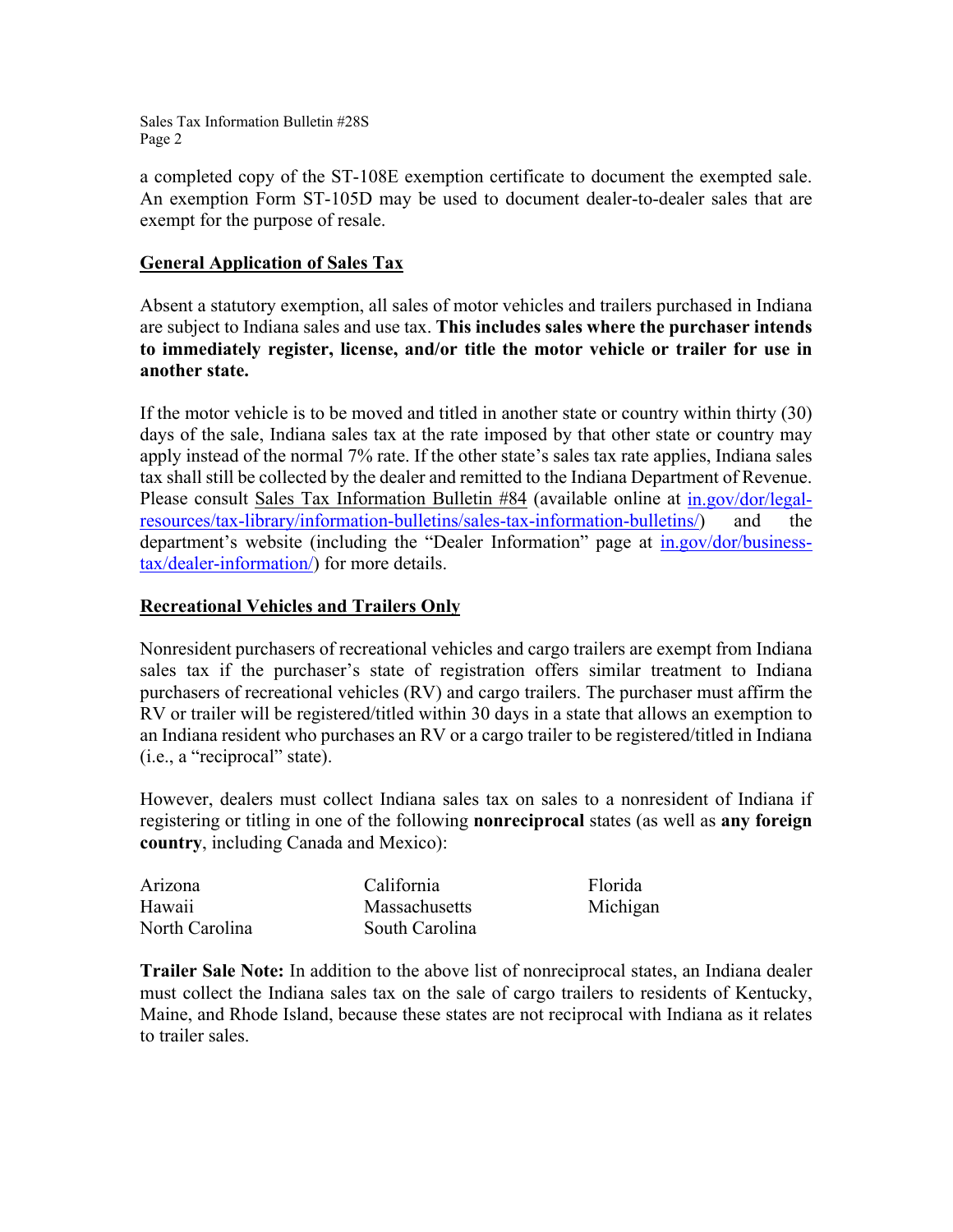Beginning on July 1, 2020, a special tax rate applies to the purchase of recreational vehicles and cargo trailers by nonresidents of nonreciprocal states, which is the rate of the intended destination state or country. For further information concerning the sale of RVs and trailers in Indiana, please consult Sales Tax Information Bulletin #72.

To claim an exemption for a transaction involving a recreational vehicle or cargo trailer, the purchaser must complete Form ST-137RV. The original signed copy must be mailed to the department within 30 days of delivery. The dealer must retain a completed copy of Form ST-137RV to document the exempted sale. Form ST-137RV is available on the department's website at [in.gov/dor/tax-forms/sales-tax-forms/.](https://www.in.gov/dor/tax-forms/sales-tax-forms/)

# **II. AMOUNT SUBJECT TO TAX**

## **A. Rebates Versus Various Other Forms of Discounts**

Any adjustment shown on a customer's purchase agreement for which the dealer receives payment or credit from a third party is to be treated as a payment and is not a reduction of the taxable selling price.

A **manufacturer's rebate** is not an allowable deduction from the taxable selling price if the dealer receives payment for such rebate, as shown on the customer's purchase agreement. A manufacturer's rebate, as shown on the customer's written purchase agreement, is a form of payment. It is not a reduction in the dealer's gross retail selling price.

*Example:* An automobile manufacturer provides a \$2,000 rebate to a customer on the purchase of a specified model of automobile. The customer negotiates a \$20,000 purchase price on the automobile. The customer then has a choice: He can pay \$20,000 to the dealer and receive \$2,000 in cash directly from the manufacturer, in which case the sales price would be \$20,000. Or he can assign the rebate to the dealer and pay an additional \$18,000 for the automobile. If the amount of the rebate is known by the dealer at the time of the sale and the rebate is identified as a manufacturer's rebate on documentation received by the purchaser, the rebate is included in the sales price. Thus, the sales price is \$20,000 whether the customer keeps the rebate or applies the rebate as a payment to the purchase price.

A **manufacturer's price reduction** is considered deductible for sales tax purposes. This is because the manufacturer is actually reducing the selling price of the vehicle. The dealer does not receive the amount of the price reduction as consideration for the sale.

A **dealer's price discount** is also considered deductible in determining the amount on which sales tax is charged. The selling price is reduced by the dealer's price discount. The dealer does not receive the amount of the price discount as consideration for the sale.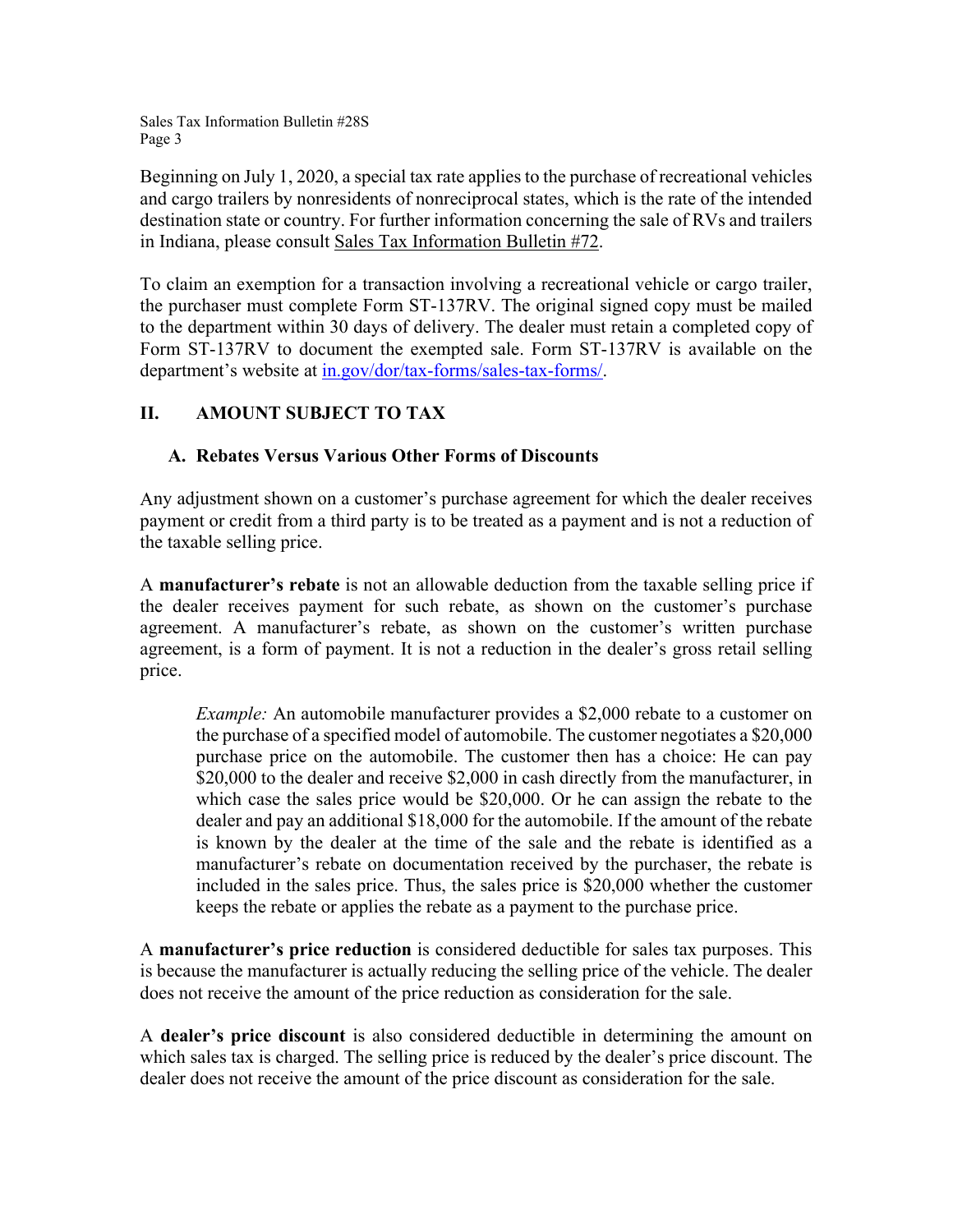An **employee discount** arises when an automobile manufacturer has an automobile purchase plan for its qualified employees or qualified employees of an affiliate. Pursuant to the plan, the employee can purchase a vehicle from an authorized dealership at a predetermined price. If the dealer receives a reimbursement from the manufacturer or affiliate for the benefit of the employee, the reimbursement is not included in the sales price.

Regardless of the name assigned to a discount or price reduction, any unreimbursed discount is not treated as consideration. Any reference to a "manufacturer's price reduction" or "dealer's price discount" in the examples below apply to any unreimbursed discount.

## **B. Trade-in Allowance**

The deduction for a trade-in allowance applies only to "like-kind exchanges" in which the motor vehicle or trailer to be traded in is owned and titled in the name of the customer. A like-kind exchange means a motor vehicle traded for another motor vehicle or a trailer traded for another trailer. A trade-in of a motor vehicle for a trailer is not a "like-kind exchange" and is not deductible in the calculation of the amount of the taxable gross retail income received by the dealer. Similarly, exchanges of motorcycles for motor vehicles and similar trades are not like-kind exchanges.

Non-like-kind exchanges are merely another form of a payment to the dealer and do not reduce the dealer's gross retail income. Note: one exception to the general rule that a motor vehicle traded in for a trailer does not constitute a "like-kind exchange" is when a motorized recreational vehicle is traded in for a non-motorized recreational vehicle. In such a case, the department considers the motorized and non-motorized recreational vehicles to be like-kind.

# **C. Separately Stated Fees**

Fees for services performed **after the transfer** of a vehicle or trailer are not considered part of the sales price and, therefore, are not subject to sales tax. Transfer of a vehicle or trailer takes place upon physical delivery when the purchaser takes possession and control of the property, even though the title may not have yet been transferred. The dealer must maintain adequate records to show which services pertain to the fees charged and that the services were performed after the transfer of the vehicle or trailer to be exempted from sales tax. Fees charged for services performed **prior to the customer taking physical possession** of the vehicle or trailer are subject to sales tax.

Historically, separately stated fees labeled as "documentation fees" were presumed to be at least partially excluded from gross retail income because all or part of the fee was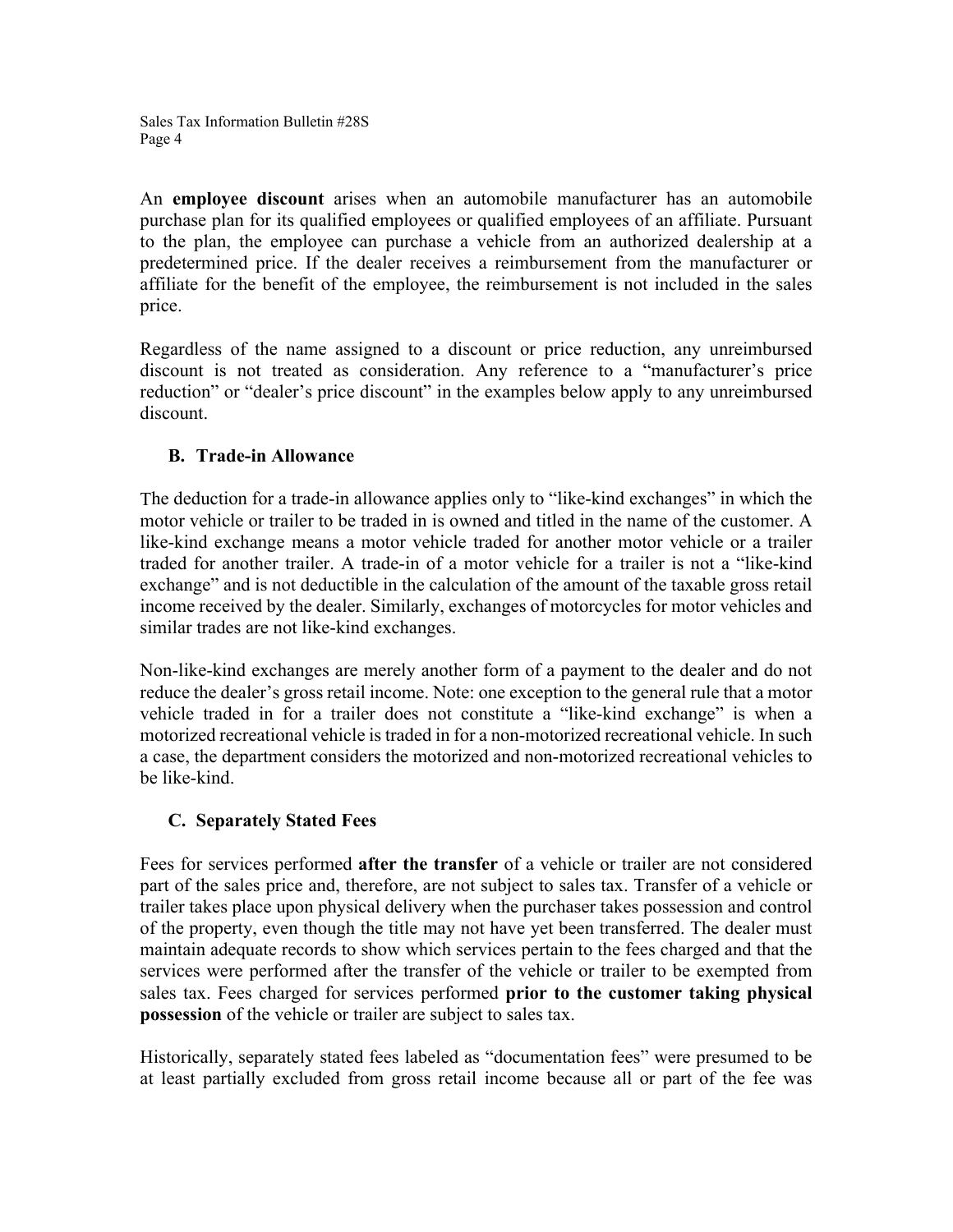considered to be compensation for preparing and submitting documents to the Indiana Bureau of Motor Vehicles on behalf of the purchaser to complete titling and in some cases registration of the vehicle. Such services were considered to be a separately bargained for service that took place after the transfer of possession of the vehicle to the customer. However, the General Assembly added IC 9-14.1-3-3 effective July 1, 2016, which established a separate "convenience fee" that allowed dealers to charge for performing the services that have historically been excluded from the retail unitary transaction and represented by the documentation fee. As such, fees that meet the definition of a separately stated "convenience fee" are not subject to sales tax. While dealers may still charge a separate documentation fee in addition to the convenience fee, the services attributable to documentation fees will be considered to be charges by the seller for services necessary to complete the sale per IC  $6-2.5-1-5(a)(3)$  and will be subject to sales tax.

## **D. Value of Traded-In Vehicles**

**The value of property from a like-kind exchange** is deductible from the taxable gross retail income for Indiana sales tax purposes. To be an exempt trade, the vehicle traded-in must be owned and titled in the name of the customer. Any debt owed on the traded-in vehicle is not treated as consideration for purposes of determining gross retail income. Further, if the value of a traded-in vehicle is in excess of the purchased vehicle, the consideration for the purchased vehicle is treated as zero.

**Negative equity** from a traded-in vehicle is not included in the taxable gross retail income for Indiana sales tax purposes. Negative equity is the amount of encumbrance or lien owed on a vehicle in excess of the gross trade-in value of the vehicle. Thus, if a vehicle is sold for a set amount of taxable consideration and any negative equity is financed as part of the sale, the negative equity portion of the transaction is not part of the taxable consideration for the vehicle.

#### **III. SALES - EXAMPLES OF TAXABLE SELLING PRICE**

| A. | (1) Price before Discount      | $$12,000$ T*  |
|----|--------------------------------|---------------|
|    | (2) Dealer Discount            | \$500 E*      |
|    | (3) Trade-In Value (like-kind) | \$4,000 $E^*$ |
|    | (4) Taxable Selling Price      | \$7,500       |
|    | $*T = Taxable; E = Exempt$     |               |

The dealer discount (number 2) is a reduction in selling price and is an allowable deduction from the amount subject to tax. Number 3 is consideration received by the seller; however, per statute, it is deductible from the amount subject to sales tax. The taxable selling price is 1 minus 2 minus 3.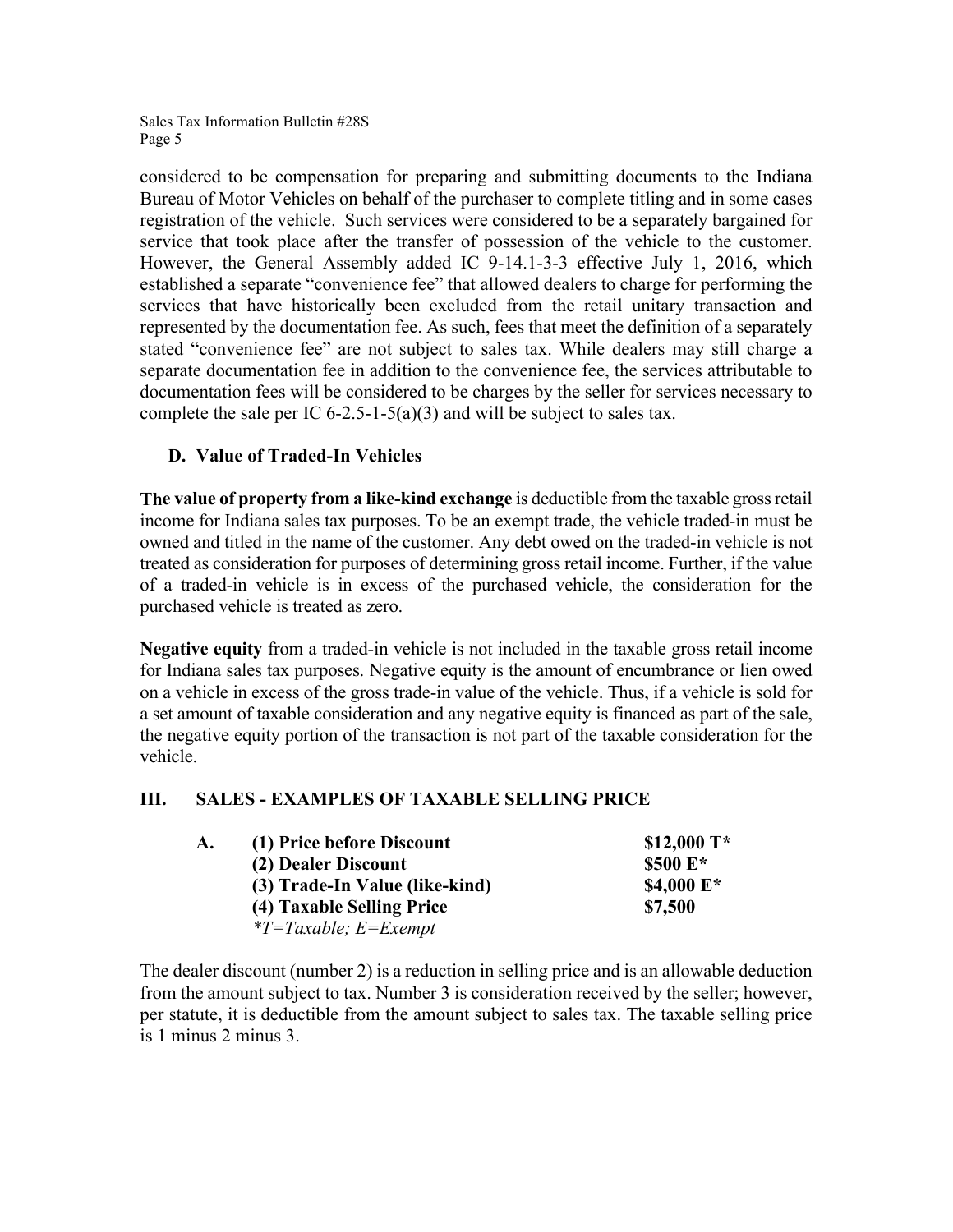| B. | (1) Price before Discount                  | $$12,000$ T*  |
|----|--------------------------------------------|---------------|
|    | (2) Dealer Discount                        | \$500 E*      |
|    | (3) Trade-In Value (like-kind)             | \$4,000 $E^*$ |
|    | (4) Mfg Rebate Paid Directly to "Customer" | \$1,000       |
|    | (5) Taxable Selling Price                  | \$7,500       |
|    | $*T = Taxable; E = Exempt$                 |               |

Numbers 2 and 3 reduce the amount subject to sales tax, whereas number 4 does not reduce the amount subject to sales tax. Note: In this example, the rebate is paid to the customer, not the dealer. **Compare this example to Example C below. These examples show that regardless of who receives the rebate, it does not reduce the taxable selling price of the vehicle.** The taxable selling price is number 1 minus 2 minus 3.

| C. | (1) Price before Discount                   | $$12,000$ T* |
|----|---------------------------------------------|--------------|
|    | (2) Dealer Discount                         | \$500 E*     |
|    | (3) Trade-In Value (like-kind)              | \$4,000 E*   |
|    | (4) Mfg Rebate Paid or Assigned to "Dealer" | \$1,000      |
|    | (5) Taxable Selling Price                   | \$7,500      |
|    | $*T = Taxable; E = Exempt$                  |              |

Number 2 is a reduction from the selling price per statute. Number 3 is consideration received by the seller; however, per statute, it is deductible from the amount subject to sales tax. The manufacturer rebate, number 4, is paid to the seller by the manufacturer and is not an allowable deduction from the taxable selling price of the vehicle. The taxable selling price is number 1 minus 2 minus 3.

| D. | (1) Price before Discount            | $$12,000$ T* |
|----|--------------------------------------|--------------|
|    | (2) Discount                         | \$500 E*     |
|    | (3) Trade-In Value (like-kind)       | \$4,000 E*   |
|    | (4) Mfg Price Reduction (not paid to | $$1,000 E*$  |
|    | customer or dealer)                  |              |
|    | (5) Taxable Selling Price            | \$6,500      |
|    | $*T = Taxable; E = Exempt$           |              |

Numbers 2, 3, and 4 are all allowable as a reduction of the amount of gross retail income subject to sales tax. Numbers 2 and 4 are true selling price reductions because the seller does not receive any payment. Number 3 is consideration (payment) received by the seller; however, like-kind exchanges (trade-in) are allowable as a reduction of the selling price subject to tax per Indiana Code. The taxable selling price is number 1 minus 2 minus 3 minus 4.

| E. | (1) Price before Discount | $$12,000$ T*  |
|----|---------------------------|---------------|
|    | (2) Employee Discount     | \$1,500 $E^*$ |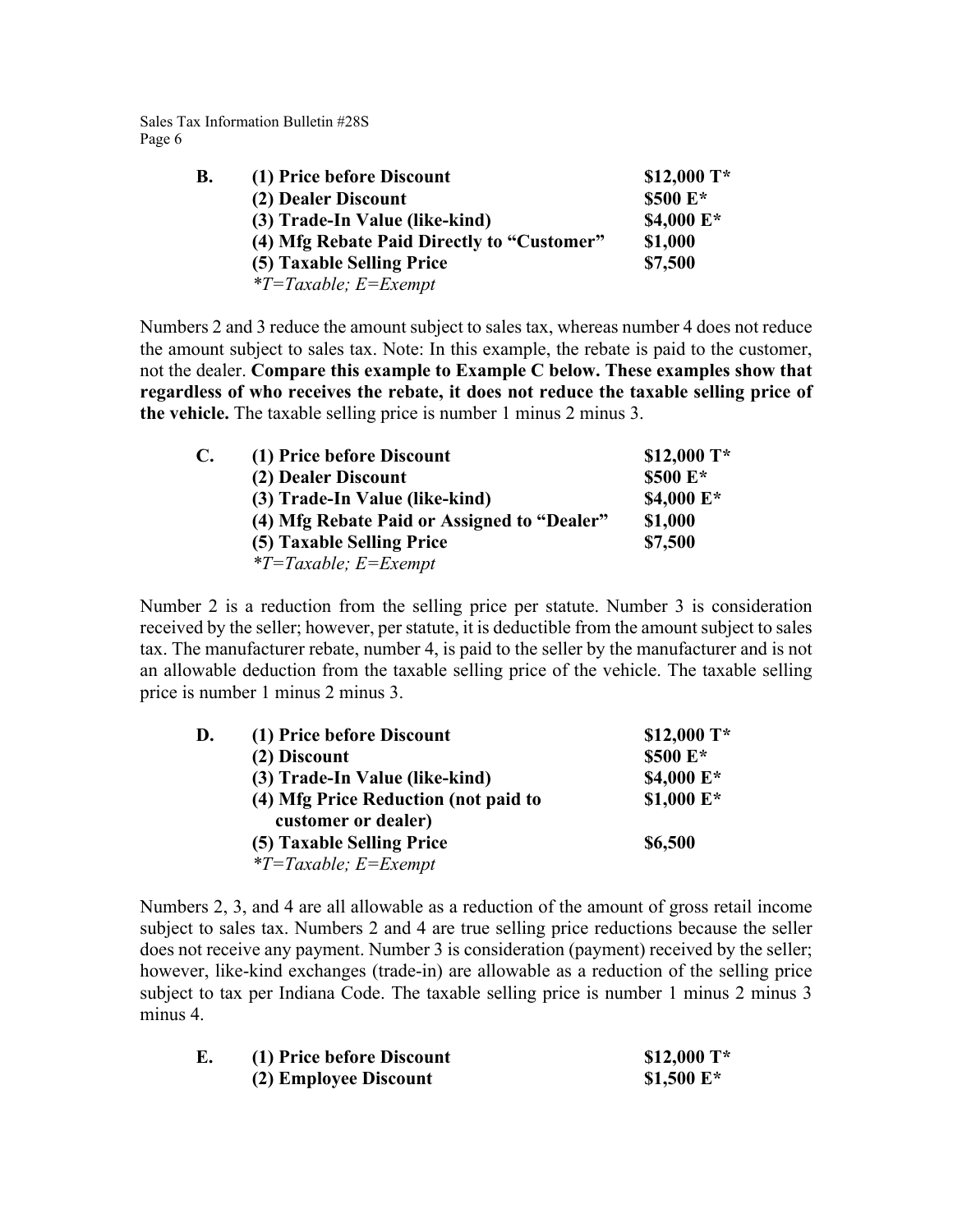| (3) Trade-In Value (like-kind) | \$4,000 $E^*$ |
|--------------------------------|---------------|
| (4) Taxable Selling Price      | \$6,500       |
| $*T = Taxable; E = Exempt$     |               |

Number 2 is exempt as an employee discount from the manufacturer that may or may not appear on the purchase agreement. Number 3 is consideration received by the seller; however, per statute, it is deductible from the amount subject to tax.

| F. | (1) Price before Discount          | \$12,000 T* |
|----|------------------------------------|-------------|
|    | (2) Employee Discount              | \$1,500 E*  |
|    | (3) Trade-In Value (like-kind)     | \$5,000 E*  |
|    | (4) Debt in Excess of Trade-in     | \$4,000 E*  |
|    | Value (to be financed)             |             |
|    | (5) Taxable Selling Price          | \$5,500     |
|    | (6) Nontaxable Portion of Financed | \$4,000     |
|    | Amount shown in (4)                |             |
|    | $*T = Taxable; E = Exempt$         |             |

In this example, it is assumed that a vehicle with a gross trade-in value of \$5,000 is subject to a \$9,000 encumbrance, and the \$4,000 in excess of the gross value is refinanced. Thus, the gross transaction involved is \$14,500 (\$12,000 price before discount minus \$1,500 employee discount plus \$4,000 negative equity refinanced). Number 2 is exempt as an employee discount from the manufacturer that may or may not appear on the purchase agreement. The gross value in number 3 is consideration received by the seller; however, per statute, it is deductible from the amount subject to tax. Number 4 is not taxable consideration received by the seller; rather, it represents refinancing of a pre-existing loan, and is reflected as number 6. The debt up to the value of the traded-in vehicle (i.e., \$5,000) is not consideration.

| G. | (1) Price before Discount        | \$30,000 $T^*$ |
|----|----------------------------------|----------------|
|    | (2) Trade-In Value of Purchased  | \$10,000 $E^*$ |
|    | <b>Vehicle Previously Leased</b> |                |
|    | (3) Taxable Selling Price        | \$20,000       |
|    | $*T = Taxable; E = Exempt$       |                |

Number 2 is allowable as a reduction of the amount of gross retail income subject to sales tax. Number 2 is consideration (payment) received by the seller; however, like-kind exchanges (trade-in) are allowable as a reduction of the selling price subject to tax per Indiana Code. The trade-in value is deductible as long as the leased vehicle has become the property of the lessee through either the customer purchasing the leased vehicle and paying sales tax on the purchase price of the leased vehicle or the dealer/finance company purchasing the leased vehicle on behalf of the customer and paying sales tax on the full price of the leased vehicle. The taxable selling price is number 1 minus 2.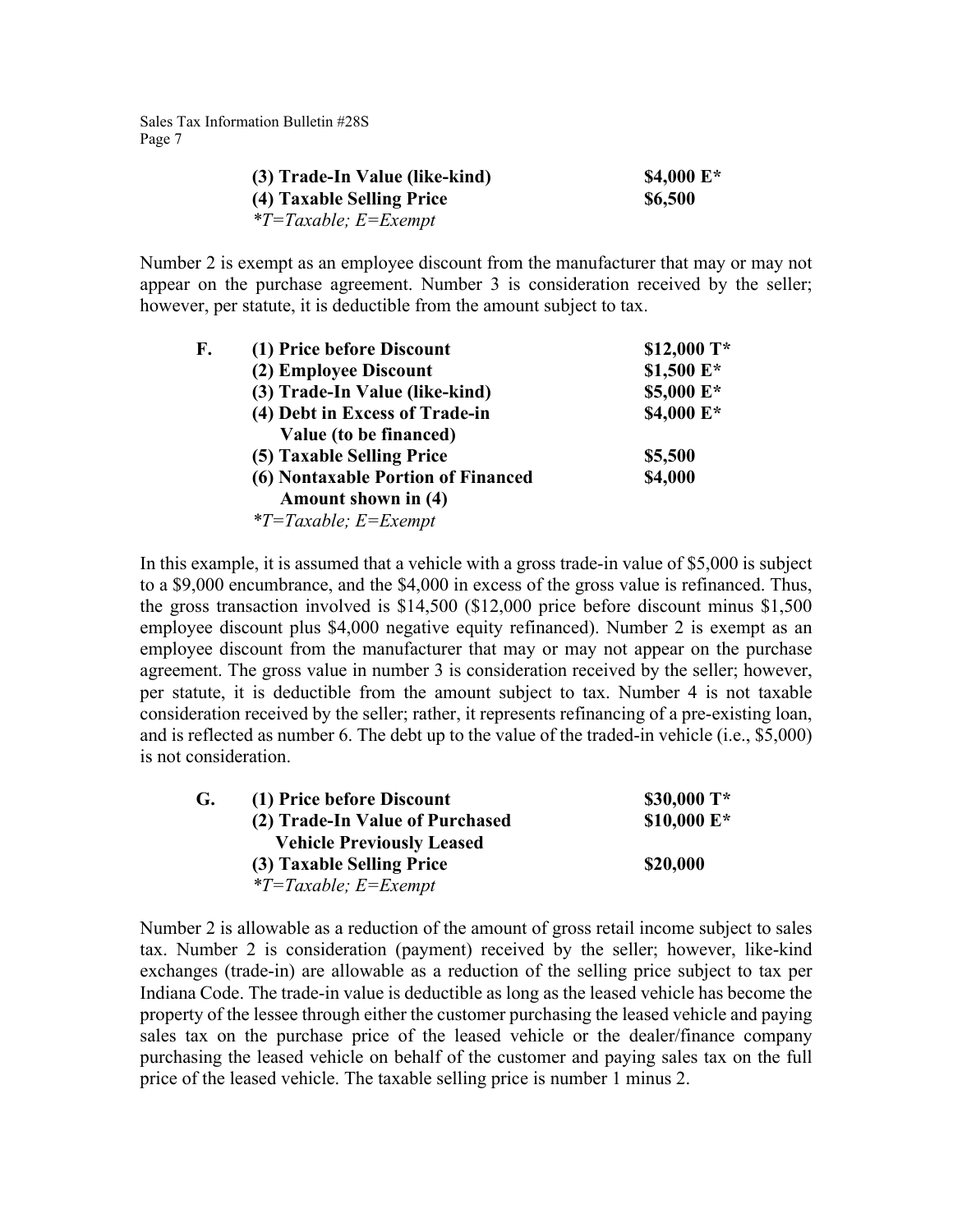However, if the customer merely returned the leased vehicle to the dealer after the term of the lease expired without buying out the remainder of the vehicle, the value of the previously-leased vehicle would not be a reduction in the taxable selling price. The transaction becomes a normal transaction as set forth in Example A.

## **IV. INTERSTATE COMMERCE RULES AND SPECIAL TAX RATE**

## **A. Sales Where the Customer Picks Up the Vehicle in Indiana**

If the vehicle is to be moved and titled in another state or country within thirty (30) days of the sale, Indiana sales tax at the rate imposed **by that other state or country** may apply. Any such sales tax collected at the rate of the other state must be remitted to the Indiana Department of Revenue, **not** to the other state's revenue collection agency. Please consult Sales Tax Information Bulletin #84 and the department's website for more details.

## **B. Vehicles Delivered Outside Indiana**

A vehicle or trailer sold in **interstate commerce** is not subject to the Indiana sales tax. To qualify as being "sold in interstate commerce," the vehicle or trailer **must be physically delivered, by the selling dealer to a delivery point outside Indiana.** The delivery may be made by the dealer or the dealer may hire a third-party carrier. Terms and the method of delivery must be indicated on the sales invoice. The dealer must document terms of delivery and must keep a copy of such terms of delivery to substantiate the interstate sale. The exemption does not apply to sales to out-of-state buyers in which the buyer takes physical possession of a vehicle or trailer in Indiana, nor is the exemption valid if the buyer, and not the seller, hires a third-party carrier to transport the vehicle or trailer outside Indiana. If the buyer hires the carrier, the carrier is acting as an agent for the buyer; thus, the buyer takes physical possession within Indiana. Possession taken within the state does not qualify as an interstate sale. Please also note that delivery into another state for the purpose of tax avoidance is still subject to Indiana sales tax (e.g., delivery is made directly across the border).

# **V. APPLICATION OF SALES TAX TO RETURNED VEHICLES**

## **A. Abandoned Vehicles**

Transactions that result in abandoned vehicles are final, and sales tax that has been collected and remitted by the retail merchant will not be refunded, in whole or in part, to either the purchaser of the vehicle or the retail merchant.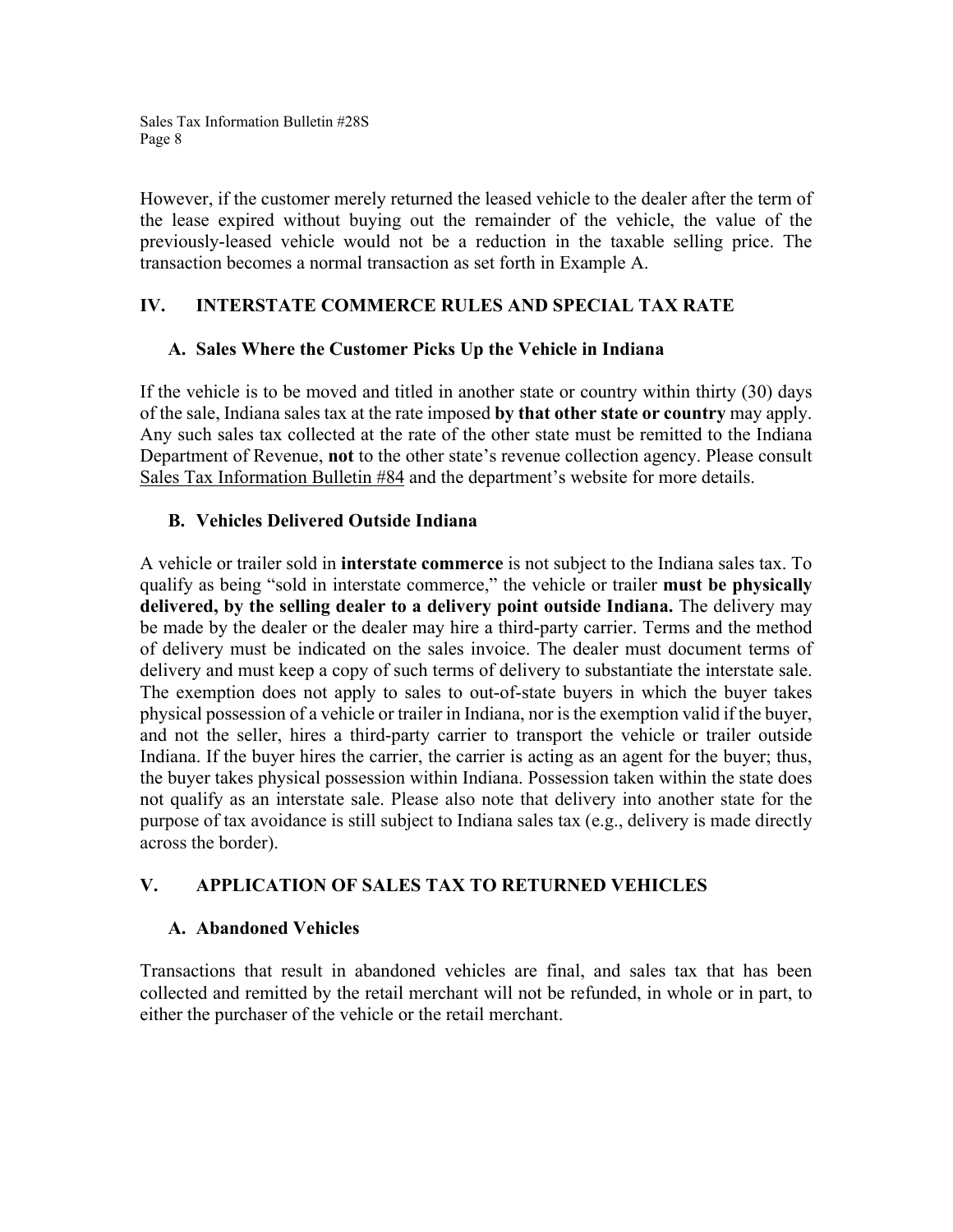The term "abandoned vehicle," which is used here in its most commonly understood sense, includes all vehicles in all scenarios in which a purchaser abandons the vehicle and forgoes all legal rights to the vehicle and does not seek a refund of the purchase price.

The term "abandoned vehicle" does not include vehicles in scenarios in which a purchaser, as authorized by the written contract with the retail merchant, voluntarily foregoes all legal rights to the vehicle and is refunded the entire purchase price, including any sales tax.

The term "abandoned vehicle" is not used synonymously with, and does not reference, the definition of "abandoned vehicle" found at IC 9-13-2-1 or any other section of the Indiana Code.

If a transaction results in an abandoned vehicle, there may be a bad debt deduction for federal tax purposes that could lead to the retail merchant or other legally entitled party having a bad debt deduction available for sales tax purposes, as provided in IC 6-2.5-6-9. The retail merchant or other legally entitled party may claim any available sales tax bad debt deduction by filing a claim for refund on Form GA-110L.

# **B. Repossessed Vehicles**

Transactions that result in repossessed vehicles are final, and sales tax that has been collected and remitted by the retail merchant will not be refunded, in whole or in part, to either the purchaser of the vehicle or the retail merchant. In other words, the original sales transaction cannot be reversed by the retail merchant as a "return" with the retail merchant then claiming a refund of sales tax returned to the customer.

The term "repossessed vehicle" includes all vehicles in all scenarios in which the retail merchant or its agent repossesses the vehicle, regardless of purchase terms between the purchaser and the retail merchant.

If a transaction results in a repossessed vehicle, there may be a bad debt deduction for federal tax purposes that could lead to the retail merchant or other legally entitled party having a bad debt deduction available for sales tax purposes, as provided in IC 6-2.5-6-9. The retail merchant or other legally entitled party may claim any available sales tax bad debt deduction by filing a claim for refund on Form GA-110L.

# **C. Customer-Returned Vehicles**

Transactions that result in customer-returned vehicles for which sales tax has been collected and remitted by the retail merchant may qualify for a refund of sales tax, in whole or in part, to the retail merchant if: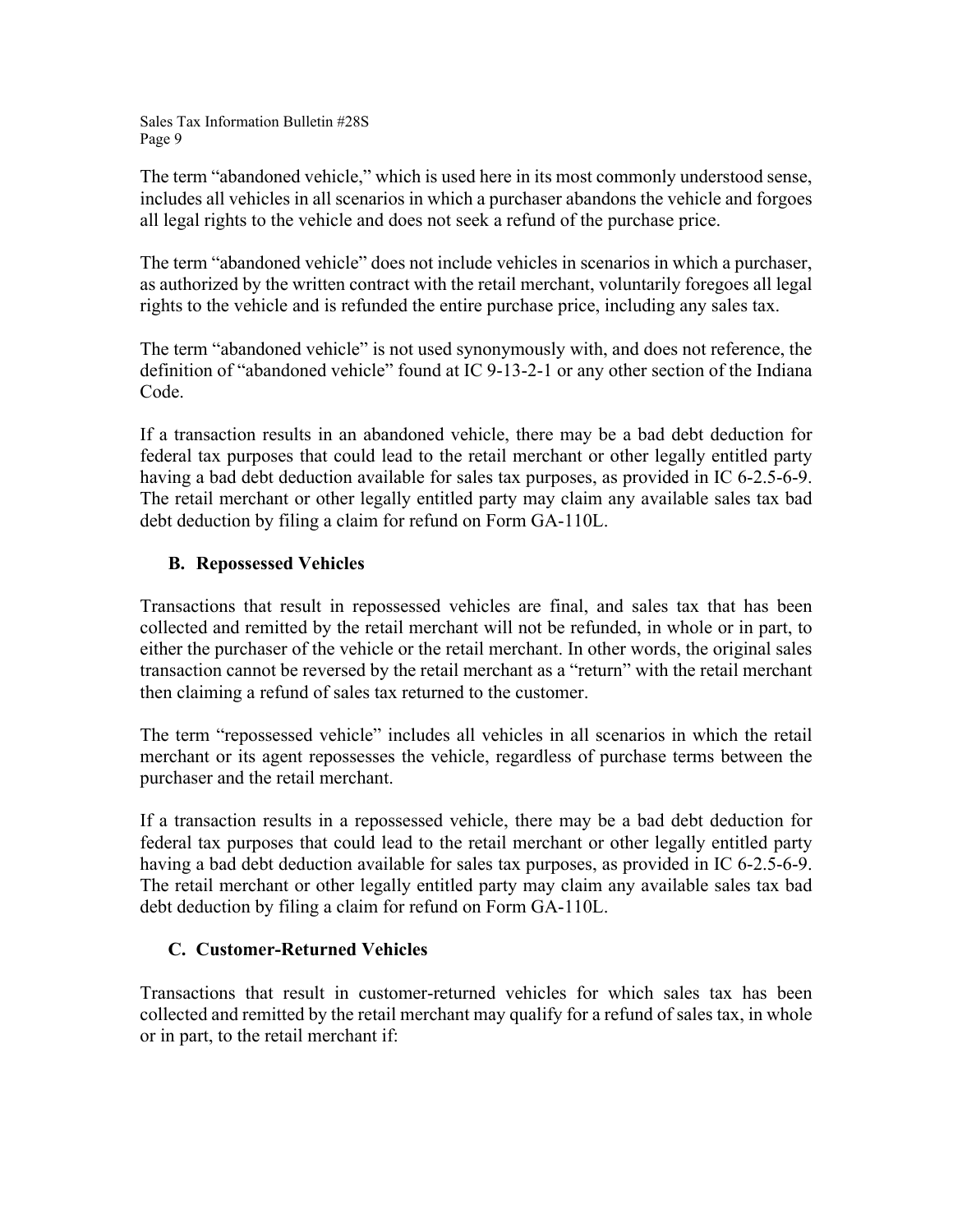- The vehicle is returned within the number of days allowed for a return pursuant to the retail merchant's publicly stated return policy or specified in the written contract entered into between the purchaser and retail merchant, not to exceed 90 days;
- The vehicle is returned pursuant to explicit, written terms of the parties' contractual agreement or the retail merchant's publicly stated return policy; and
- The purchaser of the vehicle is refunded the entire purchase price including any sales tax (i.e., the amount actually collected by the retail merchant from the purchaser of the vehicle).

All three conditions must be met in order for the refund of sales tax, in whole or in part, to be granted. Vehicles returned by purchasers after the number of days allowed for a return as specified in the written contract or the retail merchant's publicly stated return policy, or exceeding 90 days, do not qualify for a refund of sales tax.

**NOTE:** In some scenarios, subsequent to the purchaser being refunded the entire purchase price of the vehicle, the retail merchant may impose an administrative fee. To the extent that the administrative fee is specified as part of the retail merchant's publicly stated return policy or in the written contract entered into between the parties, the amount of the fee is not subject to Indiana sales tax when it is in the form of a one-time penalty that represents the retail merchant's legitimate administrative costs associated with returning the vehicle to its inventory.

However, in scenarios in which the retail merchant imposes one or more fees calculated on a per-diem basis, those scenarios represent a vehicle rental between the retail merchant and the purchaser. Accordingly, such fees are subject to sales tax. It should be noted that such rental fees also are subject to any applicable auto rental excise taxes.

# **VI. APPLICATION OF SALES AND USE TAX TO DEALER DEMONSTRATION VEHICLES**

Indiana sales and use taxes apply to both new and used automobiles and vehicles used as dealer demonstration vehicles. "Automobile" or "vehicle" as used in this bulletin includes four-wheeled cars, trucks, and vans having a gross weight of not more than 8,500 pounds and motorcycles that are made primarily for use on public streets, roads, or highways. "Automobile" or "vehicle" does not include recreational vehicles. This bulletin is applicable to Indiana dealers as defined in IC 9-13-2-42(a) and all persons operating a vehicle with a dealer license plate.

Vehicles made available to school driver-education programs or not-for-profit organizations are not subject to Indiana sales and use tax.

Vehicles provided to other than full-time salespersons (e.g., family members, part-time salespersons, mechanics, managers of the dealership, and other individuals) are subject to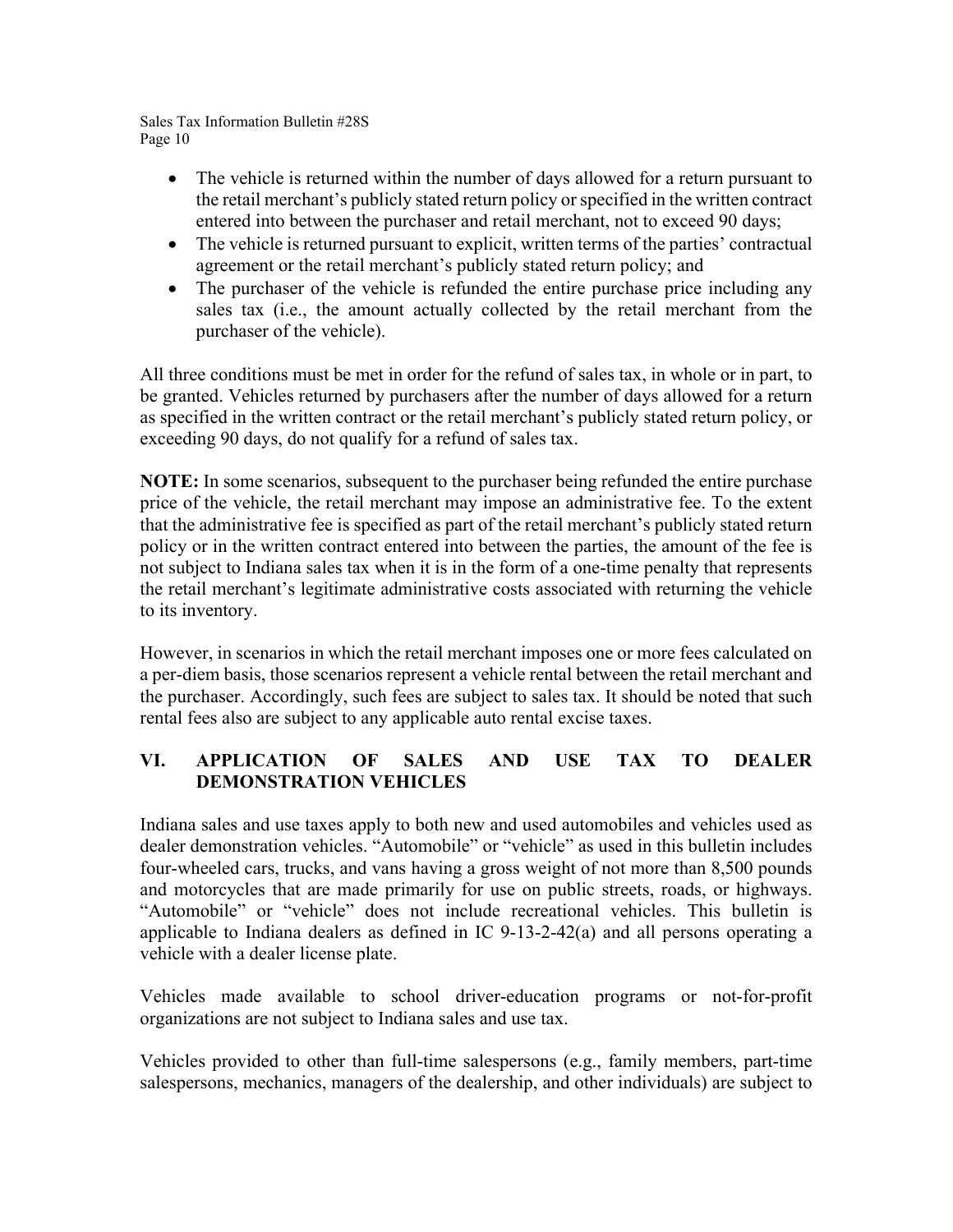use tax at a rate calculated as the Internal Revenue Service's optional business standard mileage rate times the Indiana sales tax rate. The vehicle dealer is required to pay the tax annually. Dealers are required to keep records of each vehicle, the miles driven, and when use tax was paid for the miles driven.

In lieu of accounting for the miles driven, the dealer can elect to report the use tax on 2 percent of the dealer's cost of purchasing the vehicle for each month (or fraction of a month) that the vehicle is used as a demonstrator, multiplied by the Indiana sales tax rate.

The definition of "full-time salesperson" is synonymous with the definition provided in U.S. Treasury Reg. 1.132-5(o)(2), which requires that the salesperson spends at least onehalf of a normal business day performing the function of a floor salesperson; works at least 1,000 hours per year; and derives 25 percent of his/her gross income from sales activities. Vehicles used by full-time salespersons for "qualified automobile demonstration use" are not subject to sales and use tax. Vehicles that meet the criteria for "qualified automobile demonstration use" must:

- Be currently in the inventory of the dealership;
- Be available for test drives by customers during the normal business hours of the employer;
- Not contain personal possessions of any salesperson;
- Be driven within the dealer's sales area ("dealer's sales area" means an area within a radius of 75 miles from the dealership);
- Not be used by individuals other than the full-time salesperson (e.g., family members); and
- Not be used for personal trips.

Personal use of automobile demonstrators by full-time salespersons will be measured by the value reportable to the Internal Revenue Service or charged to the full-time salesperson in accordance with the provisions of Revenue Procedure 2001-56, times the sales tax rate.

For further clarification regarding dealer demonstration vehicles, please contact the Tax Policy Division of the department at [TaxPolicy@dor.in.gov.](mailto:TaxPolicy@dor.in.gov)

# **VII. SHOP SUPPLIES CONSUMED BY A DEALER**

Consumable supplies, such as masking paper and tape, oil dry, sandpaper, buffing pads, rags, and cleaning supplies, used by a dealer to repair and service motor vehicles are not exempt purchases by the dealer. The dealer should pay sales tax on these types of purchases or remit use tax on the cost of these purchases on the dealer's sales tax returns. The purchaser (dealer) becomes the final consumer of such items because its customers do not become the owners of such consumable supplies. Although the dealer may charge the customer a fee for the dealer's consumption of these materials, such items are not being